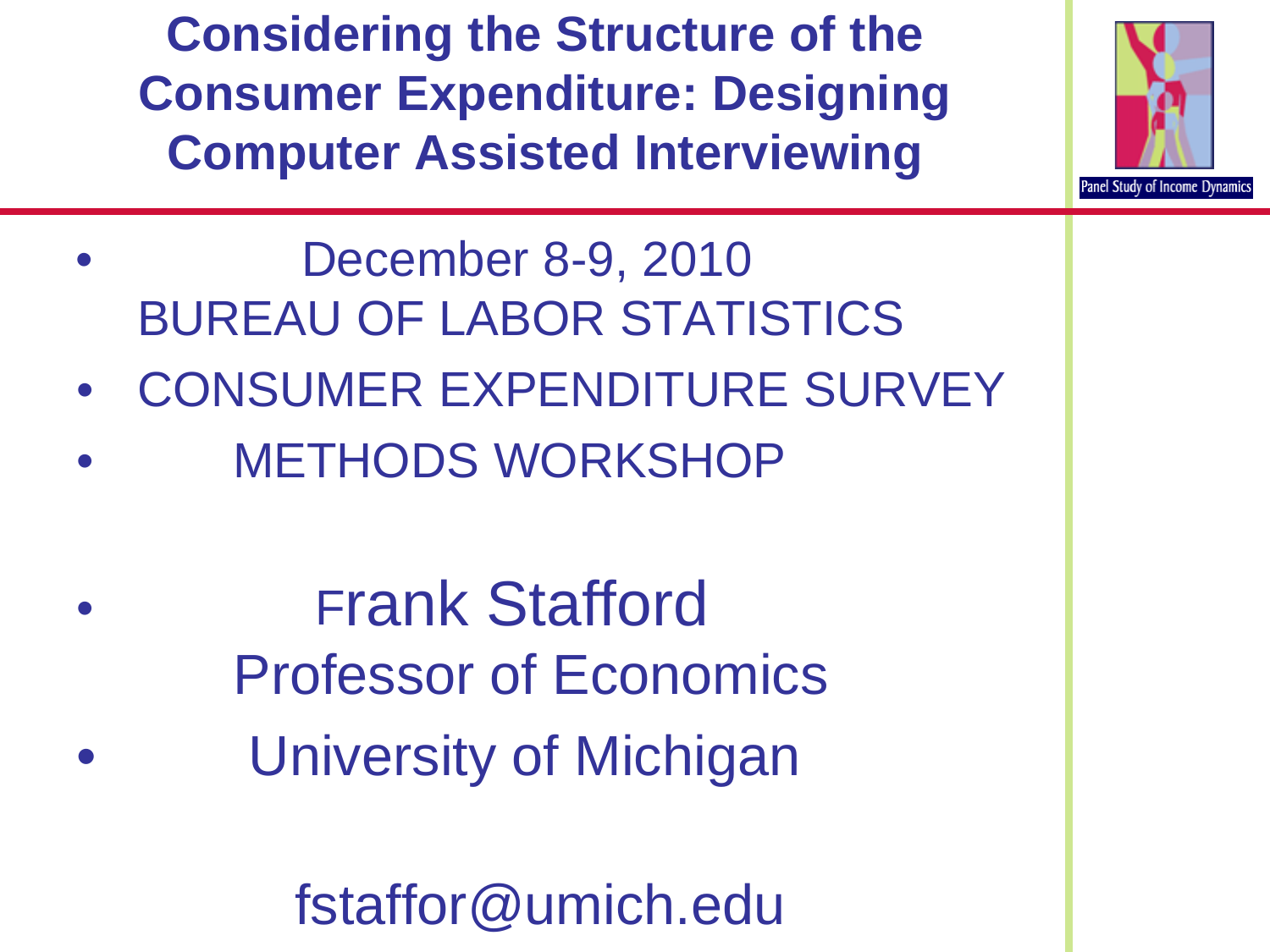# Research Setting



- There is a long history of keeping track of consumer expenditure
- In the current day the challenges are enormous
- Impact of internet access, proliferation of other expenditure **modes** (A)
- Proliferation of goods and service **types**, especially for rich families (B)
- Think of A x B
- Add in fluid household structure!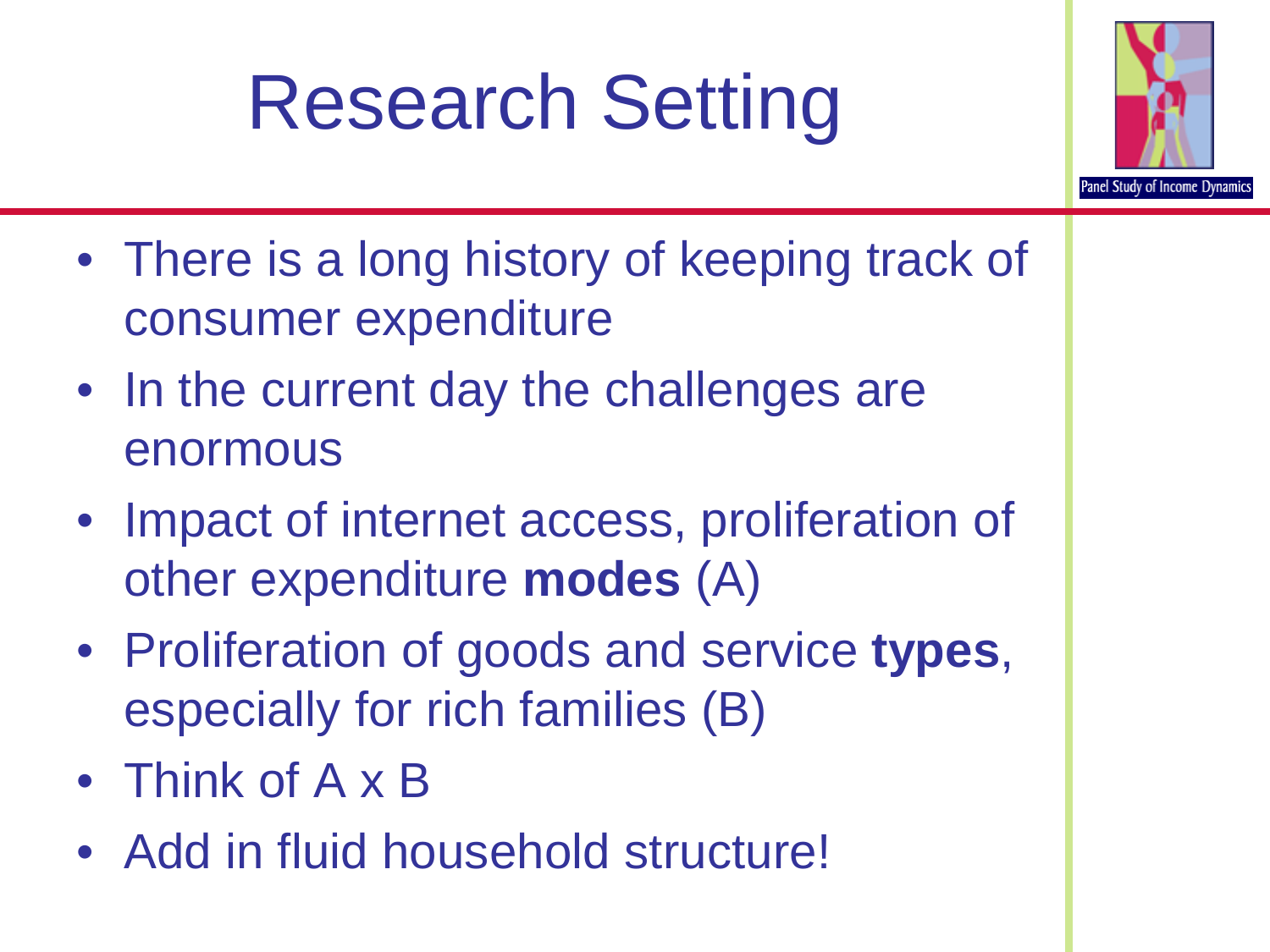## 'OLDEN DAYS'



## Sweden, 1290 - 2008



 $1290 - 2006$ 

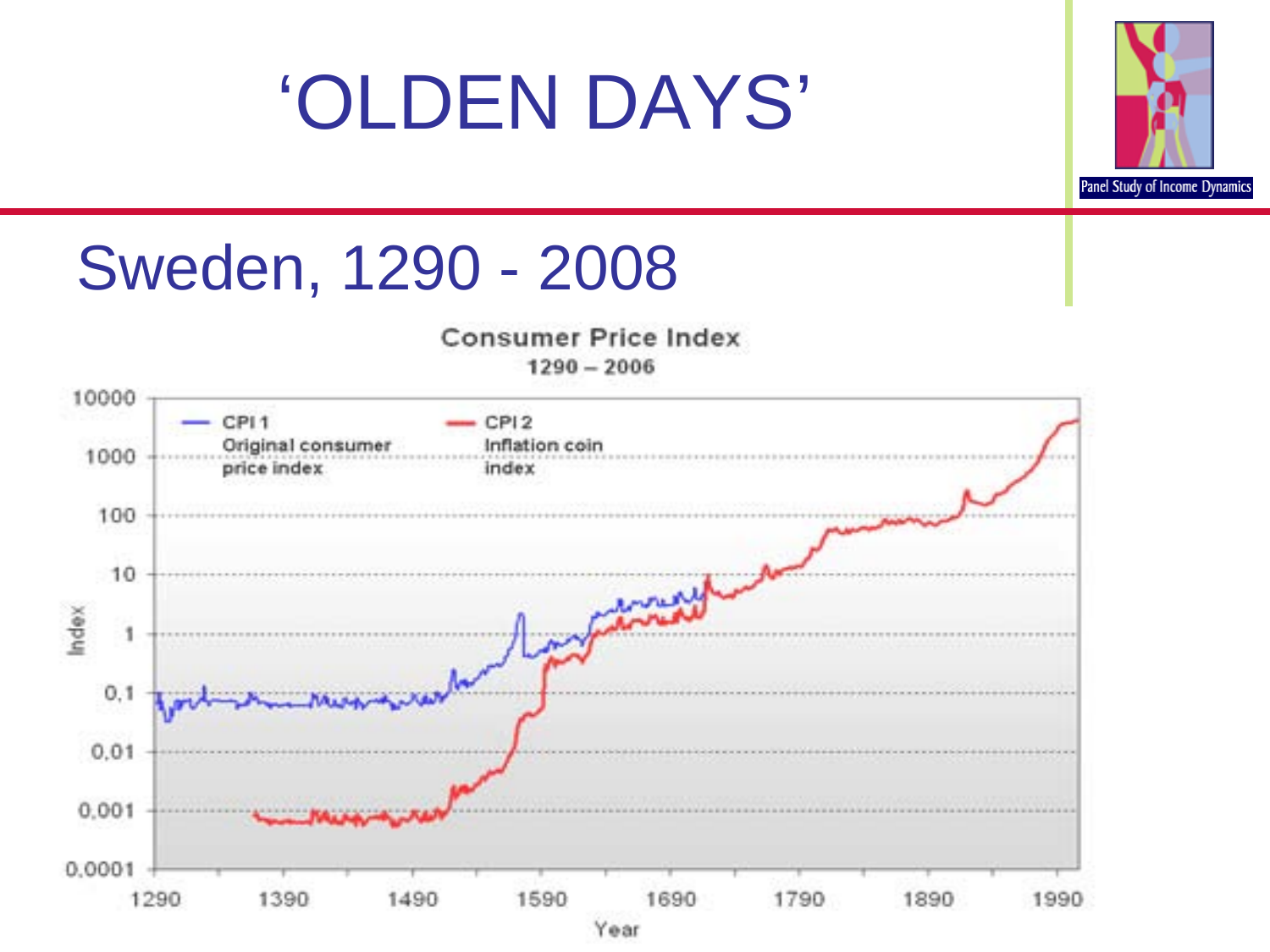# DESIGN THEMES



- Extensive use of interactive GUI
- Use to screen inconsistencies from adding up
- Apply a more 'conversational mode

"Future Directions in Timeline Data Collection and Analysis: Time Dairy and Event History Calendar Methods," (with Robert F. Belli) in Calendar and Time Diary Methods: Measuring Well-Being in Life Course Research (Sage Publications, 2009)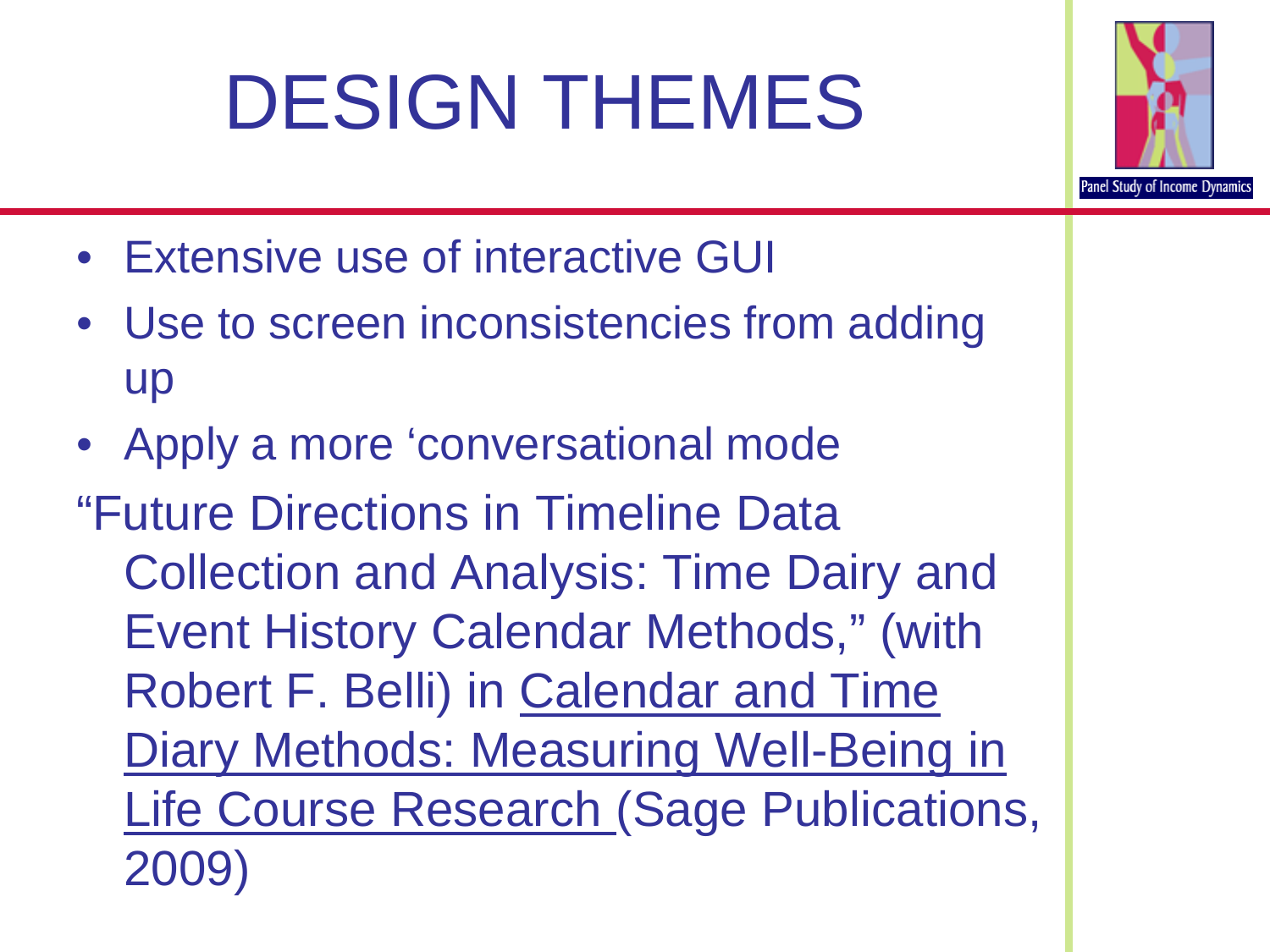## A Bit More on Design Themes



- Soft checks on consistency
- Hard checks on consistency from 'adding up' such as 52 weeks per year
- GUI works over the phone tool to help interviewer navigate a less structured 'conversation'
- Can have tabs for interviewer to work back and revisit topics
- An example is our Employment Event History Calendar (EEHC) revised in 2009 and use 2009 and now in 2011.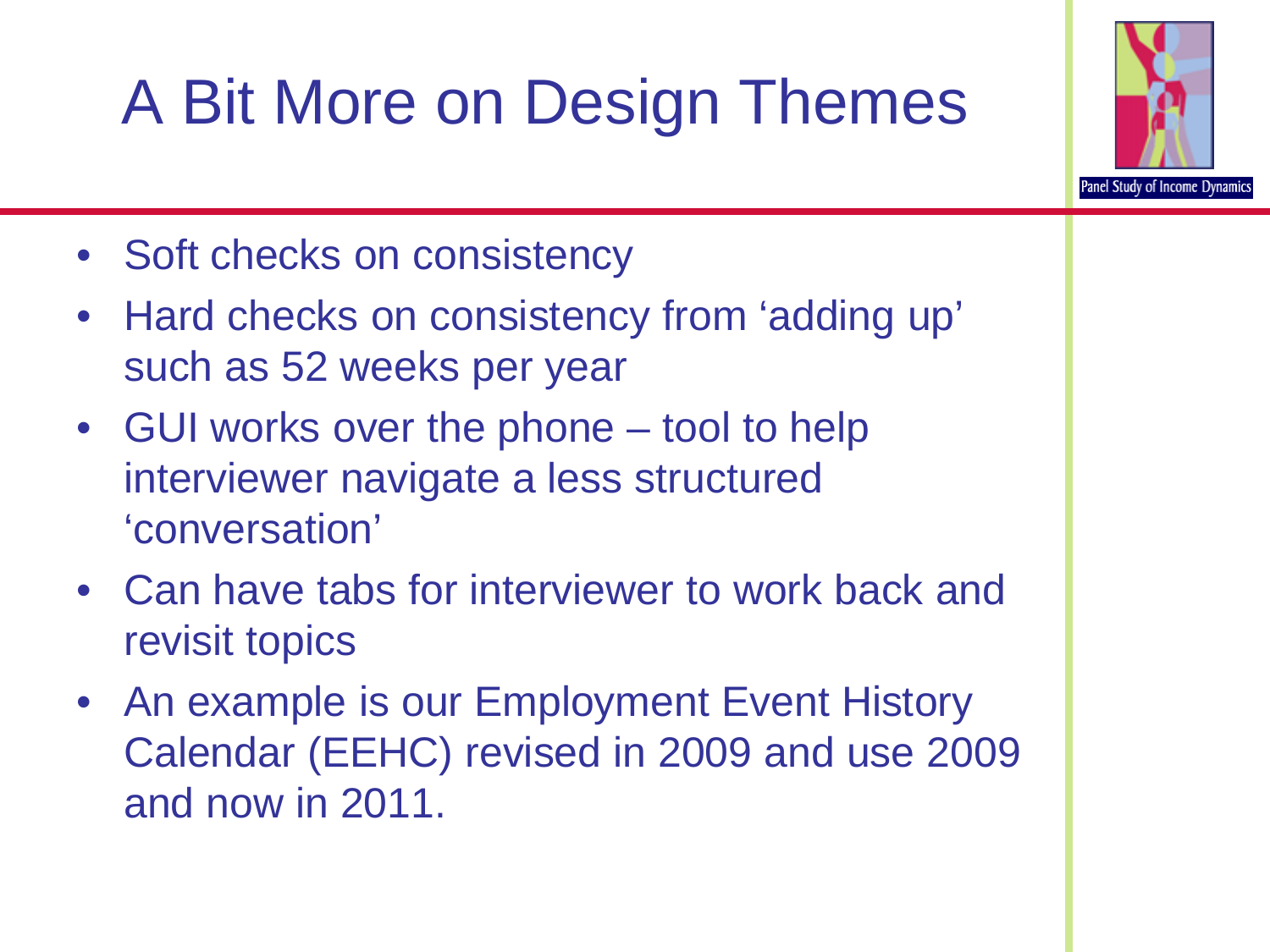## SAMPLE SCREEN



|                       |                         |                                                    |                                                     |              |                  |              |              | 2007          |                         |     |                                  |     |                                                     |                                                                                                        |        |            |            |  | 2008          |     |     |               |                                               |  |     |     |  |     |     |  |     |
|-----------------------|-------------------------|----------------------------------------------------|-----------------------------------------------------|--------------|------------------|--------------|--------------|---------------|-------------------------|-----|----------------------------------|-----|-----------------------------------------------------|--------------------------------------------------------------------------------------------------------|--------|------------|------------|--|---------------|-----|-----|---------------|-----------------------------------------------|--|-----|-----|--|-----|-----|--|-----|
| Head                  |                         | Winter                                             |                                                     |              | Spring           |              |              | <b>Summer</b> |                         |     | Fall                             |     |                                                     |                                                                                                        | Winter |            |            |  | <b>Spring</b> |     |     | <b>Summer</b> |                                               |  |     |     |  |     |     |  |     |
|                       |                         |                                                    | Jan                                                 | Feb          | Mar              |              | Apr          |               | May                     | Jun |                                  | Jul | Aug                                                 | Sep                                                                                                    | Oct    | <b>Nov</b> | <b>Dec</b> |  | Jan           | Feb | Mar |               | Apr                                           |  | May | Jun |  | Jul | Aug |  | Sep |
|                       |                         |                                                    |                                                     |              |                  |              |              |               |                         |     |                                  |     |                                                     |                                                                                                        |        |            |            |  |               |     |     |               |                                               |  |     |     |  |     |     |  |     |
|                       | + Residence             | <b>CLICK</b> this bar to activate Residence domain |                                                     |              |                  |              |              |               |                         |     |                                  |     |                                                     | <b>CLICK</b> this bar to activate Residence domain                                                     |        |            |            |  |               |     |     |               |                                               |  |     |     |  |     |     |  |     |
|                       | 123 MAIN ST             |                                                    |                                                     |              |                  |              |              |               |                         |     |                                  |     |                                                     |                                                                                                        |        |            |            |  |               |     |     |               |                                               |  |     |     |  |     |     |  |     |
|                       | $+$ Job                 |                                                    | <b>CLICK</b> this bar to activate Employment domain |              |                  |              |              |               |                         |     |                                  |     | <b>CLICK</b> this bar to activate Employment domain |                                                                                                        |        |            |            |  |               |     |     |               |                                               |  |     |     |  |     |     |  |     |
| <b>Wellcome Trust</b> |                         |                                                    |                                                     |              |                  |              |              |               |                         |     |                                  |     |                                                     |                                                                                                        |        |            |            |  |               |     |     |               |                                               |  |     |     |  |     |     |  |     |
| Not Just Windows      |                         |                                                    |                                                     |              |                  |              |              |               |                         |     |                                  |     |                                                     |                                                                                                        |        |            |            |  |               |     |     |               |                                               |  |     |     |  |     |     |  |     |
|                       | <b>Fast Track</b>       |                                                    |                                                     |              |                  |              |              |               | <b>Warning</b>          |     |                                  |     |                                                     |                                                                                                        |        |            |            |  |               |     |     |               |                                               |  |     |     |  |     |     |  |     |
|                       | <b>Time Away</b>        |                                                    |                                                     |              |                  |              |              |               |                         |     | bar to activate Time Away domain |     |                                                     |                                                                                                        |        |            |            |  |               |     |     |               |                                               |  |     |     |  |     |     |  |     |
|                       | Someone else s          |                                                    |                                                     |              |                  |              |              |               | <u>4</u>                |     |                                  |     |                                                     | Time Away cells you just entered do not correspond with an employment period, do you want to continue? |        |            |            |  |               |     |     |               |                                               |  |     |     |  |     |     |  |     |
| ÷                     | Own sick                |                                                    |                                                     |              |                  |              |              |               |                         |     |                                  |     |                                                     |                                                                                                        |        |            |            |  |               |     |     |               |                                               |  |     |     |  |     |     |  |     |
| $\ddot{}$             | Vacation                |                                                    |                                                     |              |                  |              |              |               |                         |     |                                  |     |                                                     | Yes                                                                                                    | No     |            |            |  |               |     |     |               |                                               |  |     |     |  |     |     |  |     |
| ÷                     | On Strike               |                                                    |                                                     |              |                  |              |              |               |                         |     |                                  |     |                                                     | Don't Know When                                                                                        |        |            |            |  |               |     |     |               |                                               |  |     |     |  |     |     |  |     |
|                       | <b>Temporary Layoff</b> | <b>Starting Time</b>                               |                                                     |              |                  |              |              |               |                         |     |                                  |     |                                                     |                                                                                                        |        |            |            |  |               |     |     |               |                                               |  |     |     |  |     |     |  |     |
|                       | Not Working             | Year                                               |                                                     |              | Month<br>/Season |              |              | Day/          | 3rd of Month            |     |                                  |     |                                                     | Reason for Time Away                                                                                   |        |            |            |  |               |     |     |               | CLICK this bar to activate Not Working domain |  |     |     |  |     |     |  |     |
| $\bullet$             | 2007 Looking            | 2008                                               |                                                     | $\checkmark$ | May              | $\checkmark$ | 2            |               | v                       |     |                                  |     | Vacation                                            |                                                                                                        | $\vee$ |            |            |  |               |     |     |               |                                               |  |     |     |  |     |     |  |     |
|                       | 2007 Not looking        |                                                    |                                                     |              |                  |              |              |               |                         |     |                                  |     | <b>Notes</b>                                        |                                                                                                        |        |            |            |  |               |     |     |               |                                               |  |     |     |  |     |     |  |     |
| $\ddot{}$             | 2008 Looking            | <b>Ending Time</b>                                 |                                                     |              |                  |              |              |               |                         |     |                                  |     |                                                     |                                                                                                        |        |            |            |  |               |     |     |               |                                               |  |     |     |  |     |     |  |     |
| $\ddot{\phantom{1}}$  | 2008 Not looking        |                                                    | Year                                                |              | Month<br>/Season |              |              | Day/          | 3rd of Month            |     |                                  |     |                                                     |                                                                                                        |        |            |            |  |               |     |     |               |                                               |  |     |     |  |     |     |  |     |
|                       |                         |                                                    | 2008                                                | ×            | May              | $\checkmark$ | $\mathsf{I}$ |               | $\overline{\mathbf{v}}$ |     |                                  |     | OK.                                                 | Cancel                                                                                                 | Delete |            |            |  |               |     |     |               |                                               |  |     |     |  |     |     |  |     |
|                       |                         |                                                    |                                                     |              |                  |              |              |               |                         |     |                                  |     |                                                     |                                                                                                        |        |            |            |  |               |     |     |               |                                               |  |     |     |  |     |     |  |     |
|                       |                         |                                                    |                                                     |              |                  |              |              |               |                         |     |                                  |     |                                                     |                                                                                                        |        |            |            |  |               |     |     |               |                                               |  |     |     |  |     |     |  |     |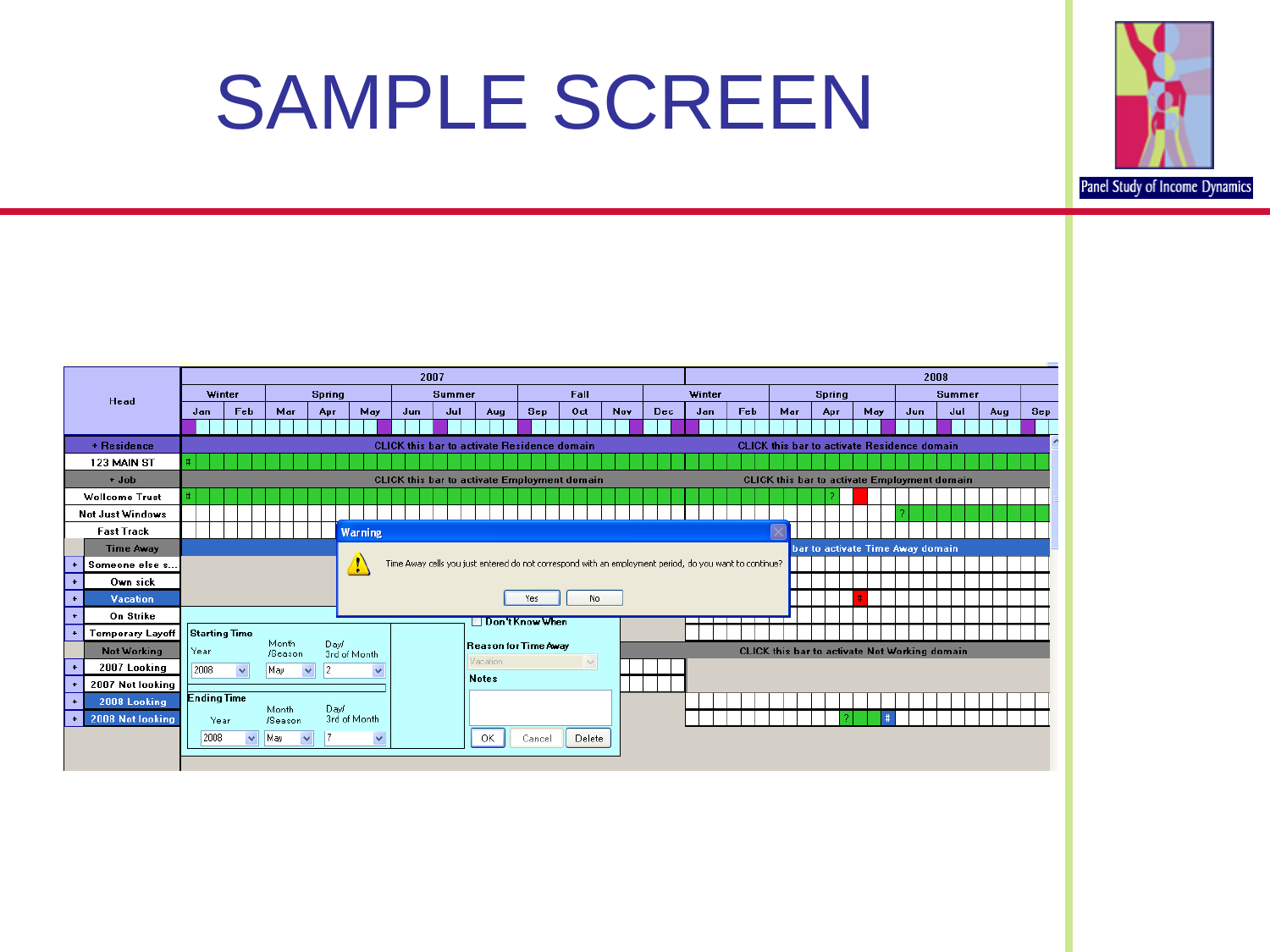#### DOES 'IT' WORK?? Alignment of Unemploymnet Spells and Receipt of UI



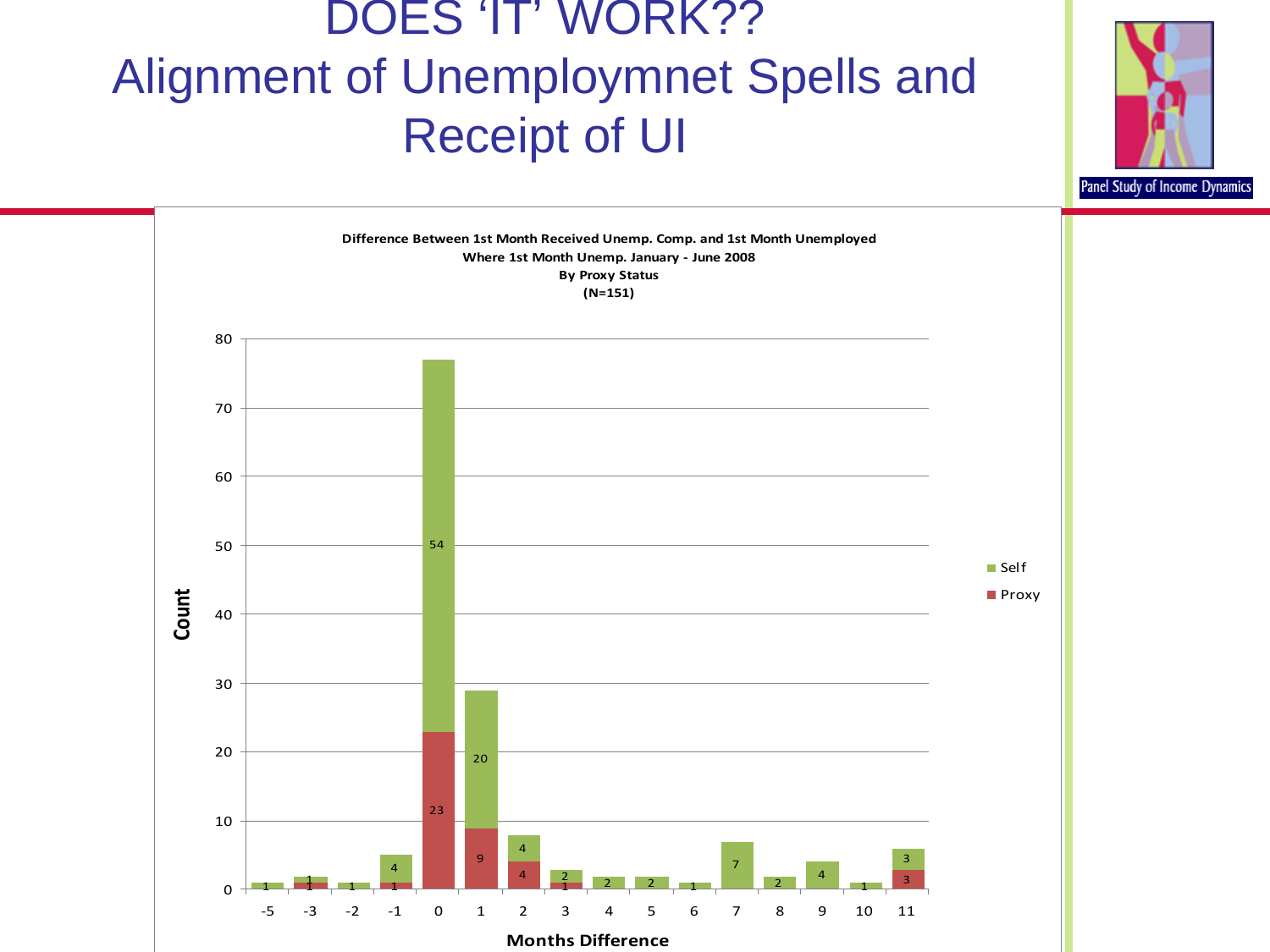## USE OF GLOBAL CATEGORIES



- Traditionally used in PSID
- Expanded 1997-2009 to cover most spendig domains
- Spread throughout application not one long block
- Commonly use unfolding brackets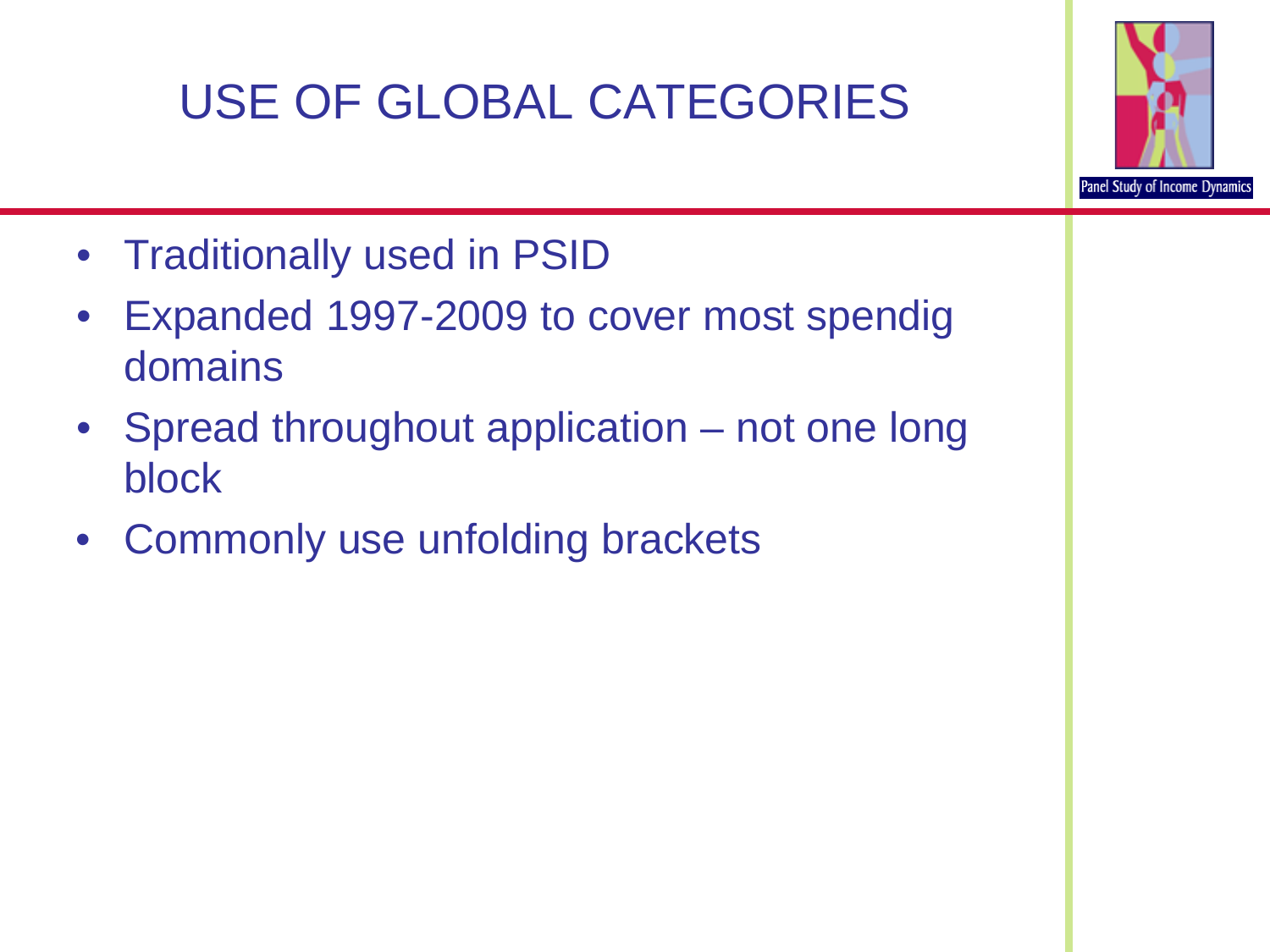



## • PSID – CE Comparison

| Table 1. Ratio of average consumption expenditures in PSID |      |              |      |  |  |  |  |  |  |  |  |
|------------------------------------------------------------|------|--------------|------|--|--|--|--|--|--|--|--|
| to Consumer Expenditures Survey                            |      |              |      |  |  |  |  |  |  |  |  |
|                                                            |      |              |      |  |  |  |  |  |  |  |  |
|                                                            | 1999 | 2001         | 2003 |  |  |  |  |  |  |  |  |
| Total                                                      | 0.96 | 1.02         | 1.01 |  |  |  |  |  |  |  |  |
| Food                                                       | 1.03 | 1.08         | 1.1  |  |  |  |  |  |  |  |  |
| Housing                                                    | 0.94 | $\mathbf{1}$ | 0.97 |  |  |  |  |  |  |  |  |
| Transportation                                             | 0.86 | 0.95         | 0.94 |  |  |  |  |  |  |  |  |
| Education                                                  | 1.16 | 1.31         | 1.13 |  |  |  |  |  |  |  |  |
| Childcare                                                  | 1.21 | 1.25         | 1.26 |  |  |  |  |  |  |  |  |
| Health care                                                | 1.04 | 1.1          | 1.14 |  |  |  |  |  |  |  |  |

Source: Li Schoeni Danziger Charles (2010) table 3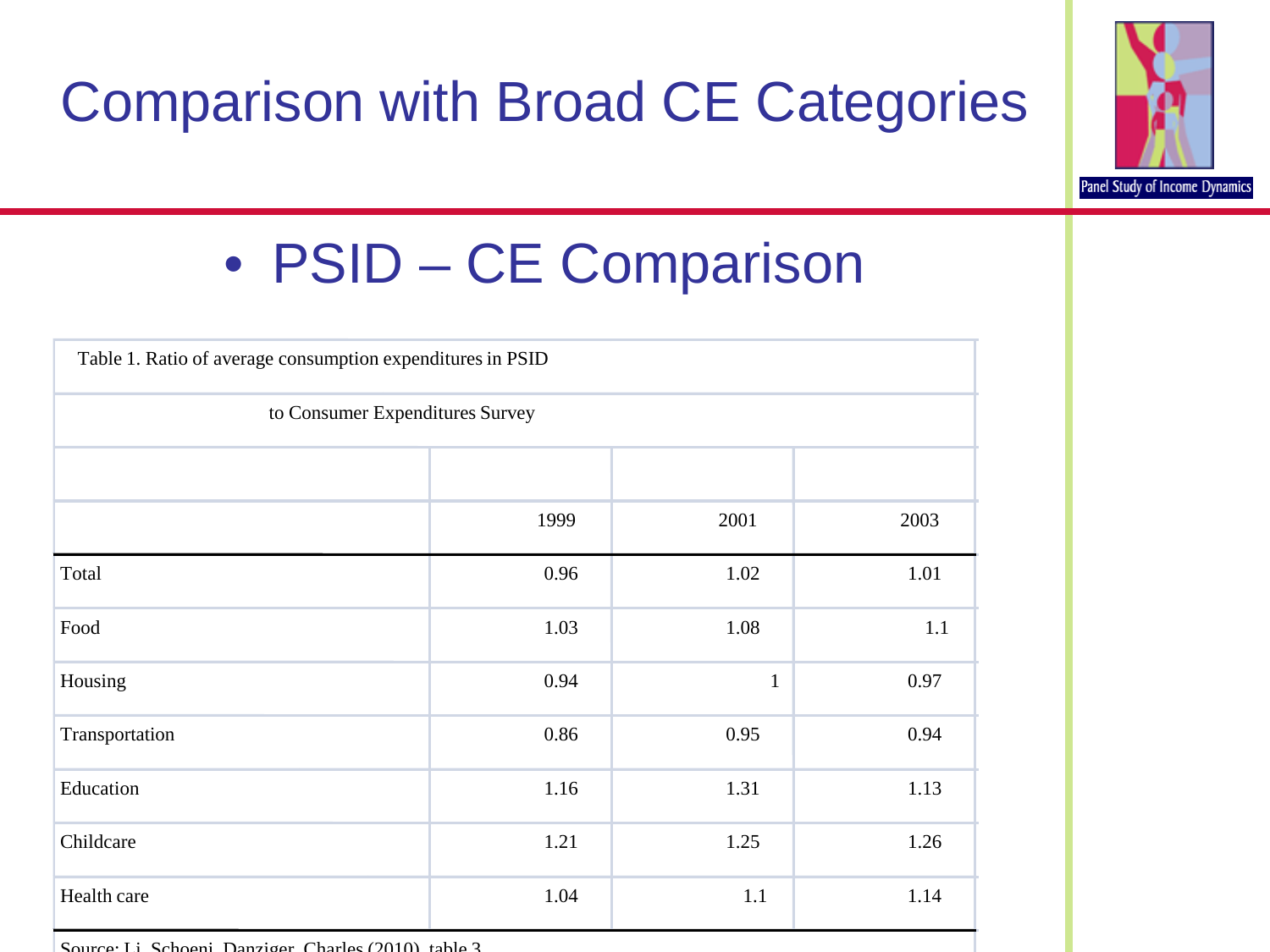## An Expenditure Periodicity Taxonomy (C)



| Regularity       | Frequency                   | Examples                                              |
|------------------|-----------------------------|-------------------------------------------------------|
| Somewhat regular | High (weekly)               | Food, gasoline                                        |
| Regular          | Medium (monthly)            | Rent, utilities, prescription drugs (for some people) |
| Regular          | Low (annual/semiannual)     | Property taxes, auto license                          |
| Irregular        | Varies across households    | Clothing, health care copays                          |
| Big ticket items | Usually less than once/year | Automobiles, home improvements                        |
|                  |                             |                                                       |

Source: "Methodological Innovations in Collecting Spending Data: The HRS Consumption and Activities Mail Survey," Michael Hurd and Susann Rohwedder.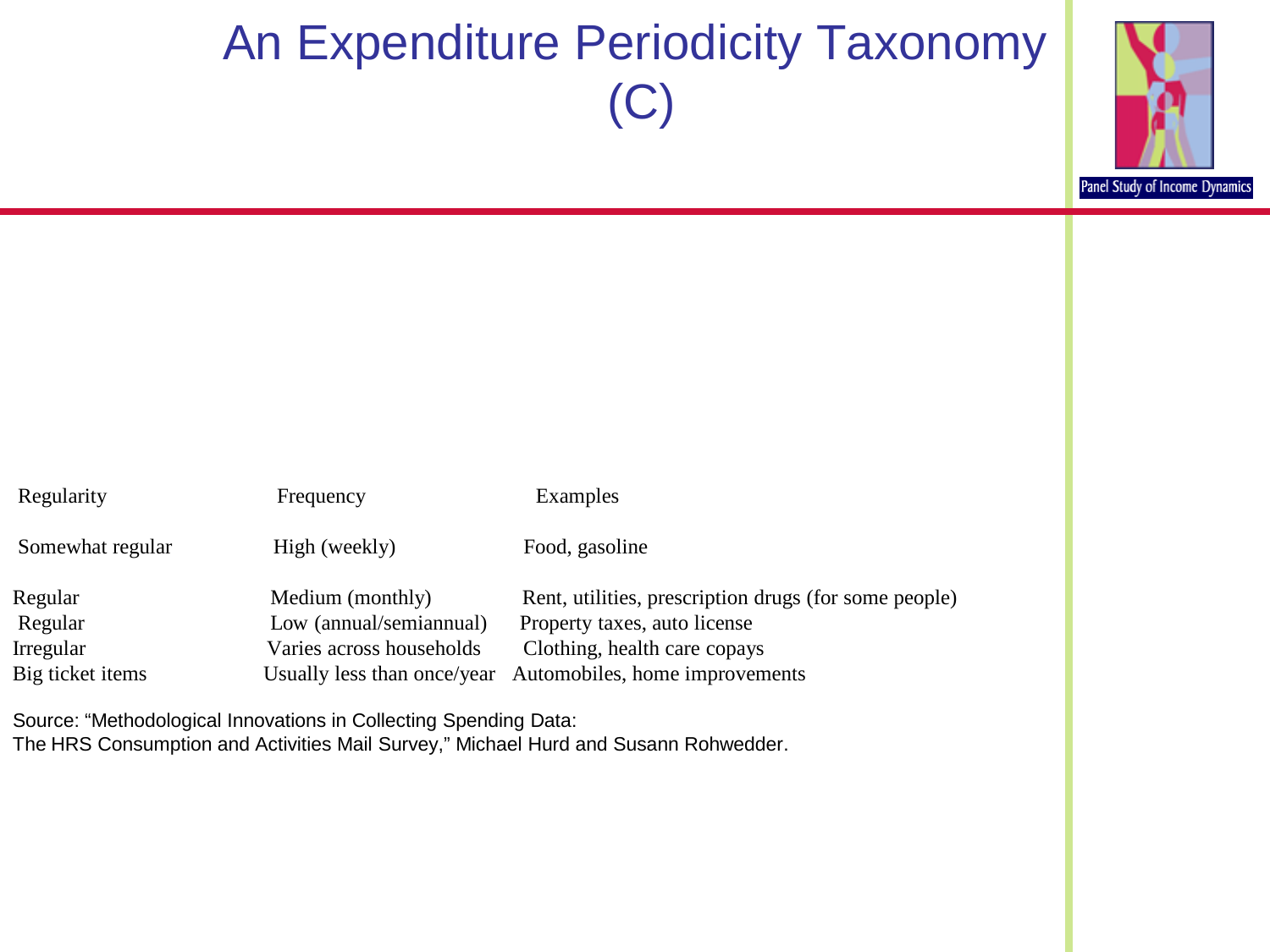## DIVERSE MODES IN THE ABOVE TABLE (D)

- Store
- Check
- ETF regular
- ETF sporadic
- Credit/Debit Cards
- Vending machines
- Internet (GPI?)

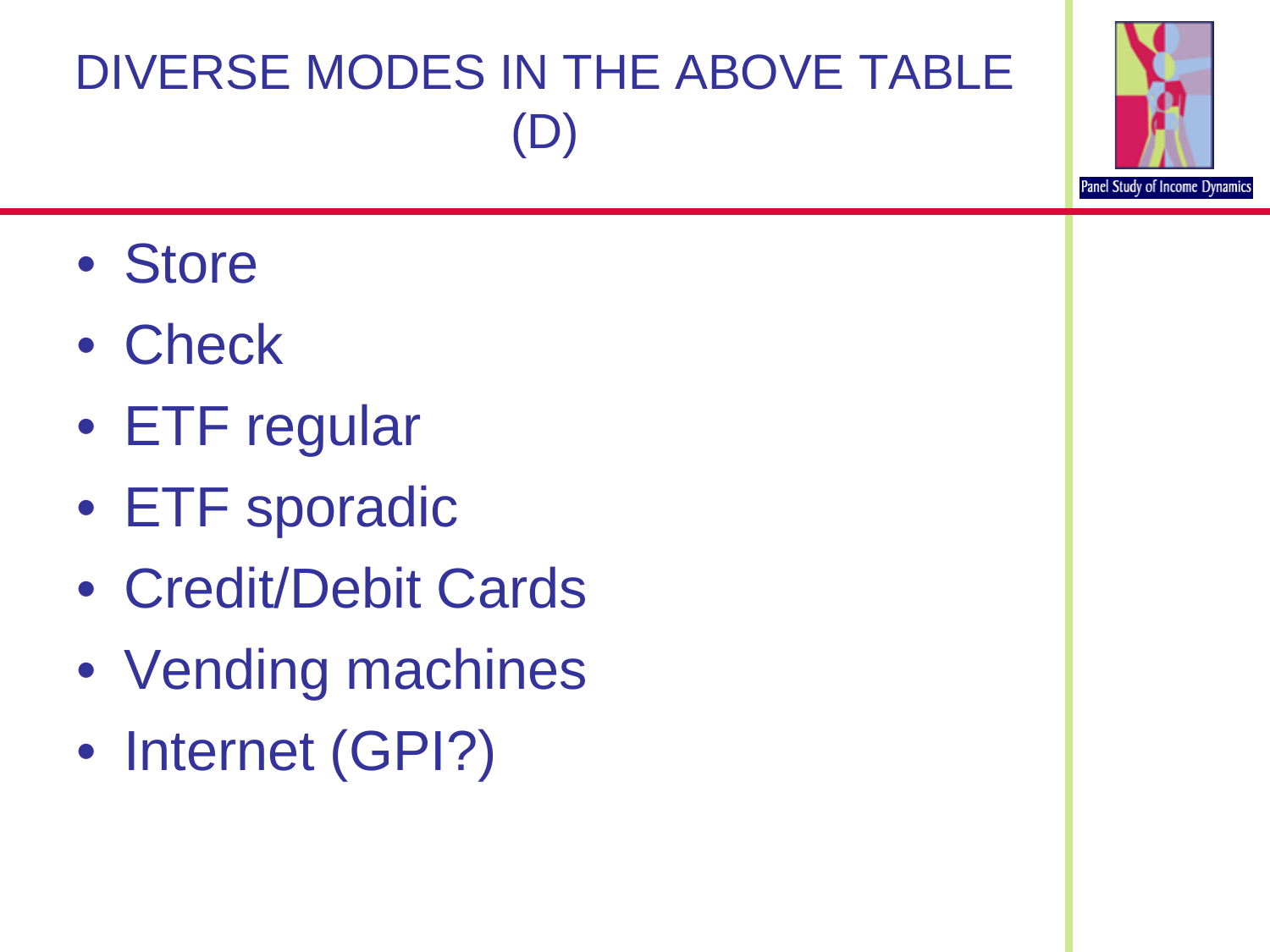## DIVERSE PUSCHASERS (E)



- Respondent
- Spouse
- Kids PSID CDS has allowances paid to kids
- Stealth credit card purchases? 8+ in 2007 from original CDS I sample
- A x B x C x D x E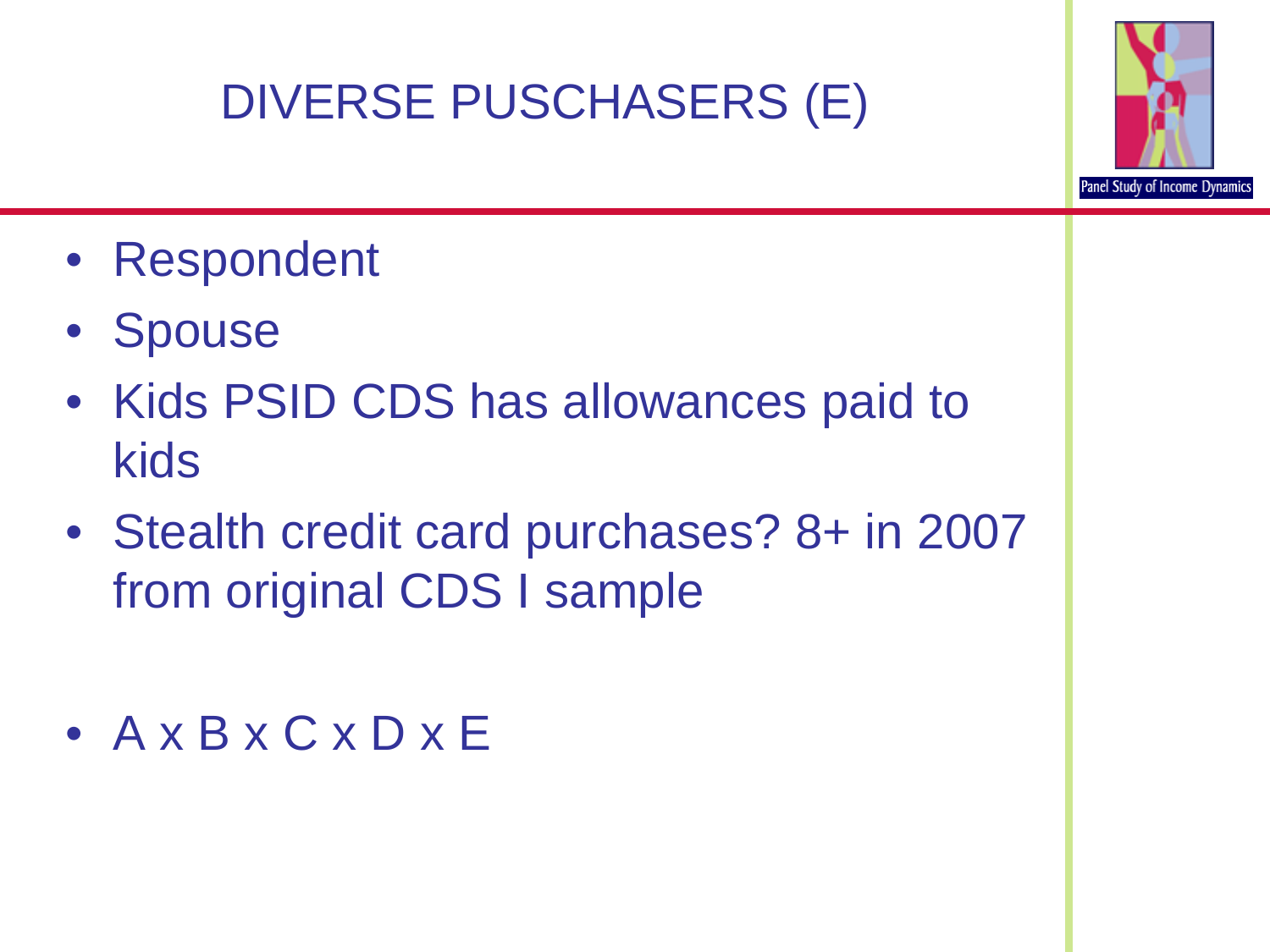#### Interactive Reconciliation ALP- CEX Rohwedder and Hurd, 2010



|            | All      | 45 or Older | 65 or Older |
|------------|----------|-------------|-------------|
| ALP        | \$41,723 | \$43,814    | \$40,585    |
| <b>CEX</b> | \$43,596 | \$44,147    | \$35,706    |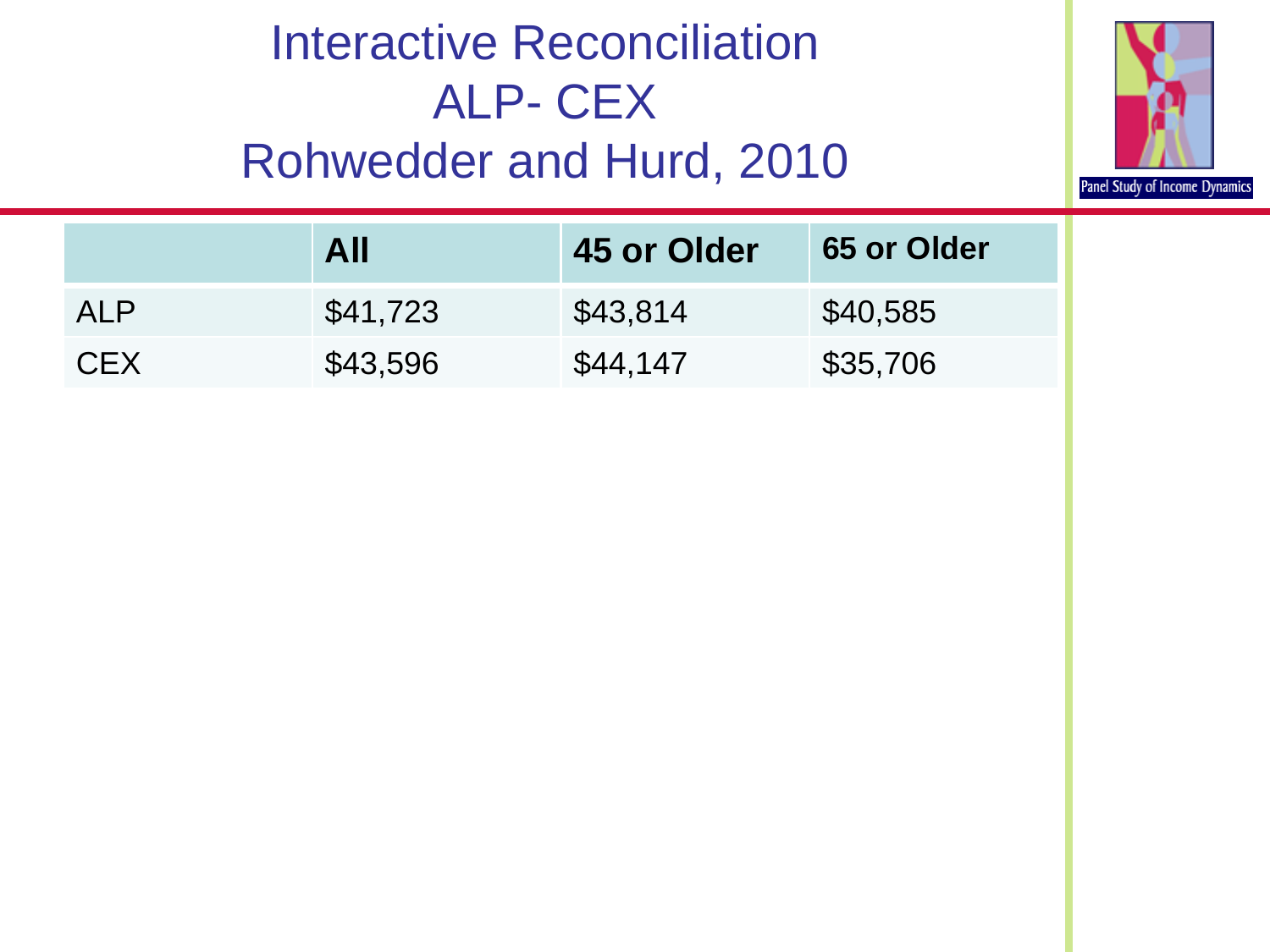### Strategies and structure



- First obtain force status of the family members age 15 and older as of the survey data and the prior calendar year. Then a summary measure of labor income from the prior calendar year period.
- Add ins (eg. Inheritance, mortgage refi??) to define an 'annual cash flow available for consumption' or ACFC.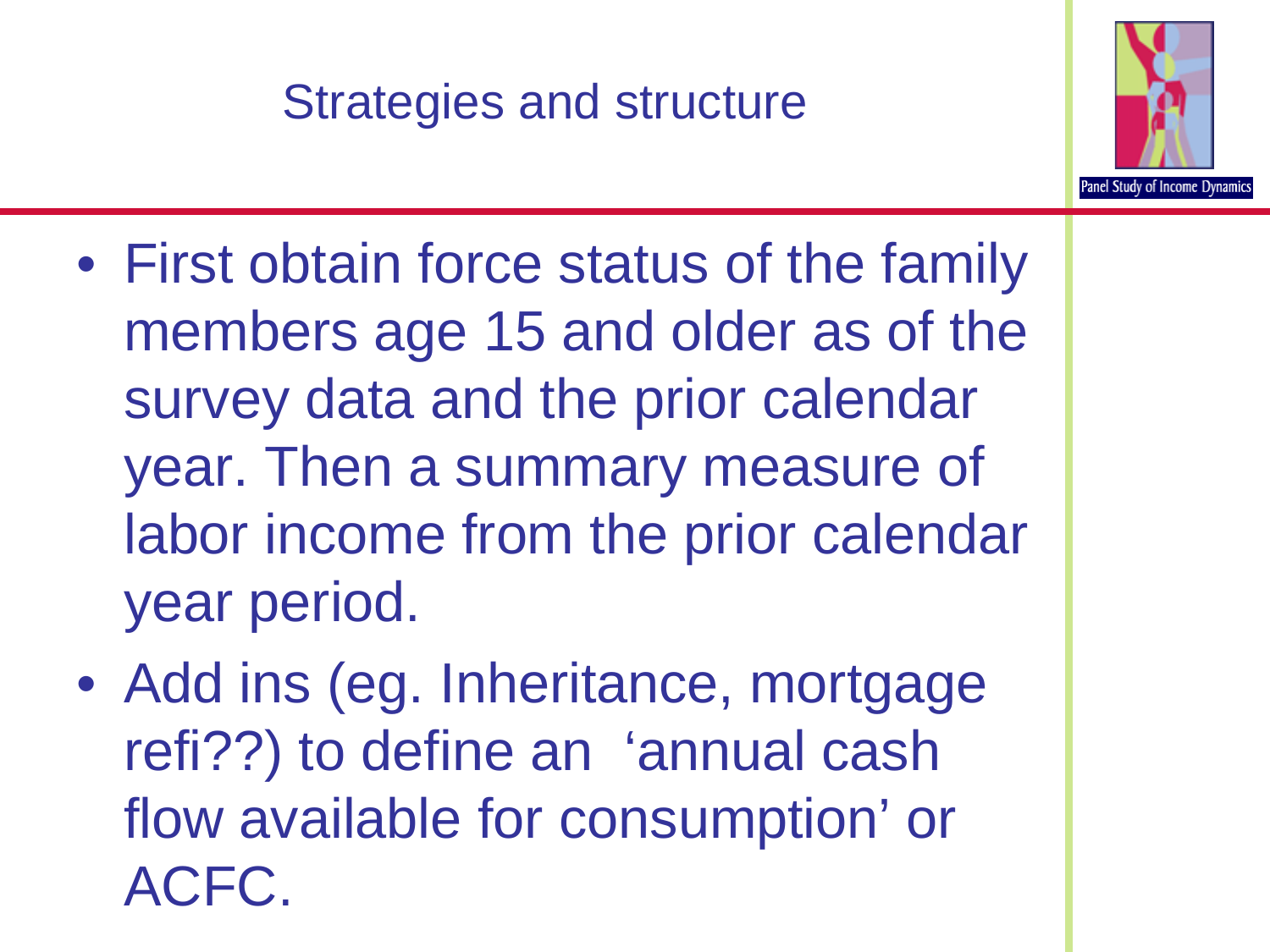### Strategies and structure



- Go through a set of rather global expenditure categories, using recall periodicities to match the expenditure category.
- Then a reconciliation phase in which the components are added to a total
- Then a single consumption domain (or two) for added detail. Here the starting point could be the categories set out in Appendix B of CPI Requirements of CE